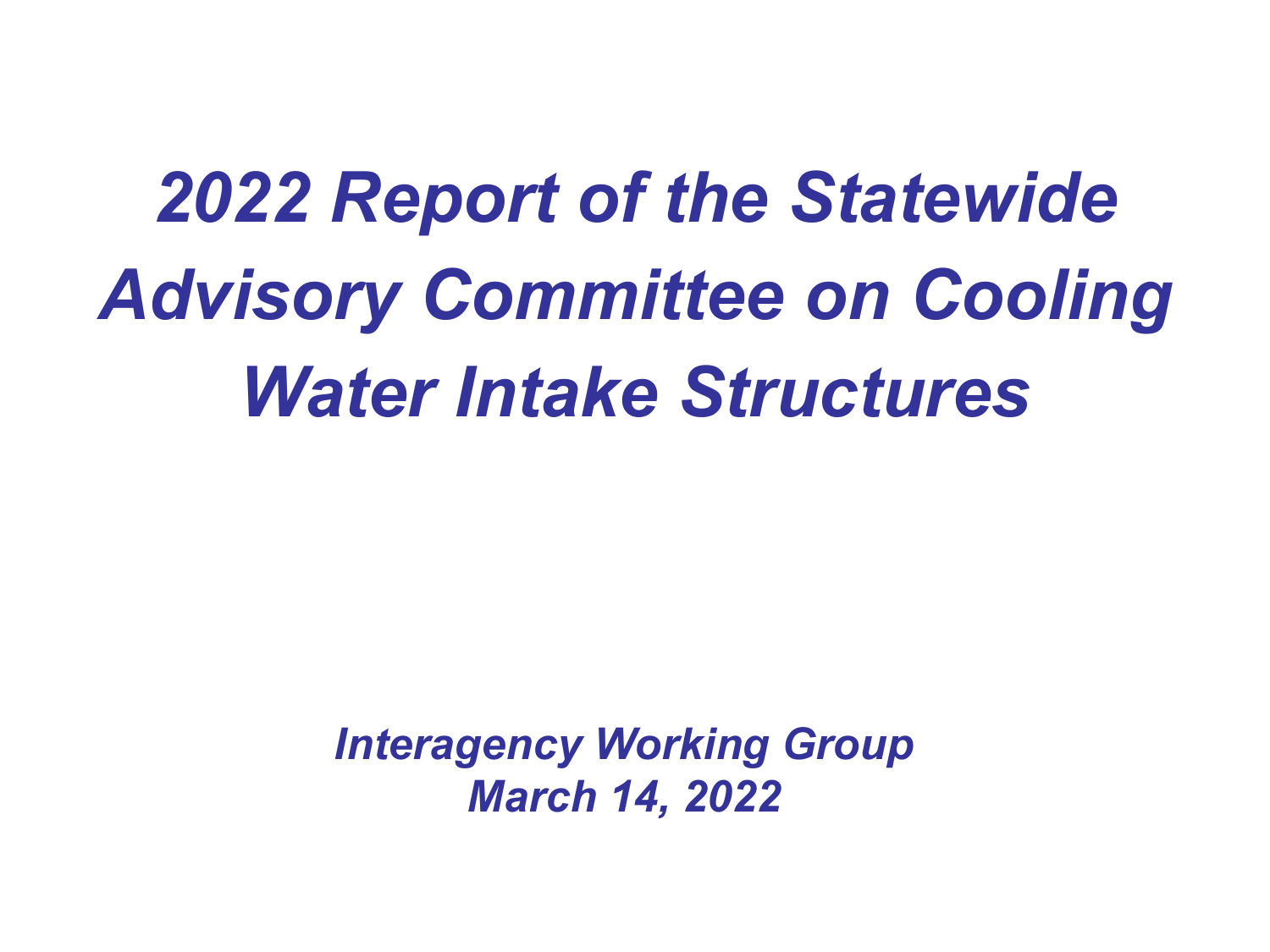## **Purpose and Overview**

- The Statewide Advisory Committee on Cooling Water Intake Structures (SACCWIS) advises the State Water Board on the implementation of the Water Quality Control Policy on the Use of Coastal and Estuarine Waters for Power Plant Cooling ("Once-Through Cooling" or "OTC Policy") compliance schedule to ensure grid reliability.
- The purpose of this meeting is to consider approving the Draft 2022 SACCWIS Report
- Draft 2022 SACCWIS Report:
	- Status of OTC Policy compliance and water use
	- Grid resource and infrastructure planning updates
	- LADWP's compliance date extension request for Scattergood Generating Station
	- Recommendations and next steps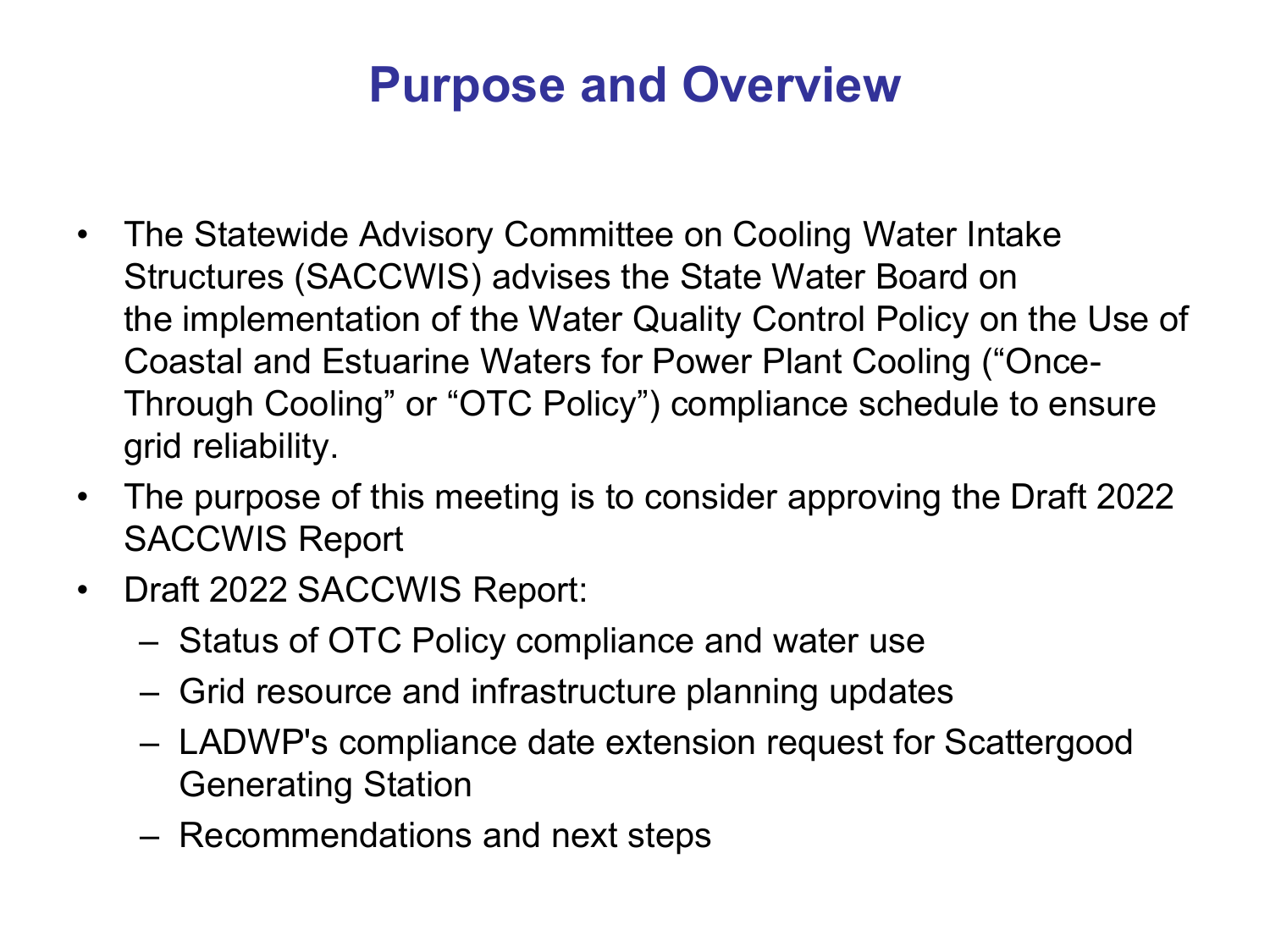## **OTC Policy Compliance Status**

- Applied to 19 power plants:
	- 11 in full compliance
	- 8 on track to achieve full compliance
- Recent Compliance Date Extensions:
	- OTC Policy amended by the State Water Board in 2020 and 2021
	- Based on SACCWIS' recommendations to address statewide grid reliability needs
	- Extended the compliance dates of Alamitos, Huntington Beach, Ormond Beach, and Redondo Beach Generating Stations through December 31, 2023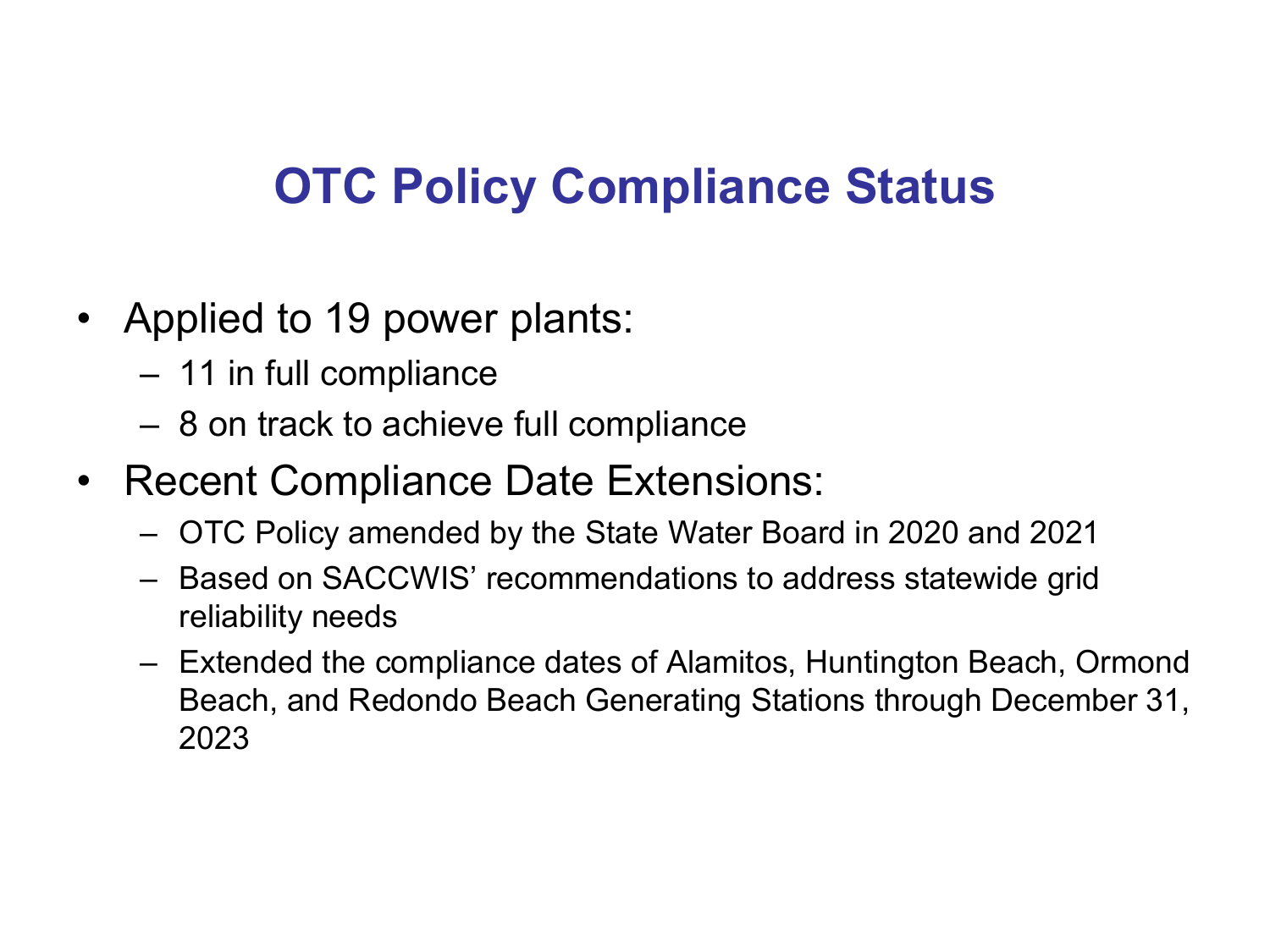#### **Historic and Projected Water Use by the OTC Fleet**



**YEAR**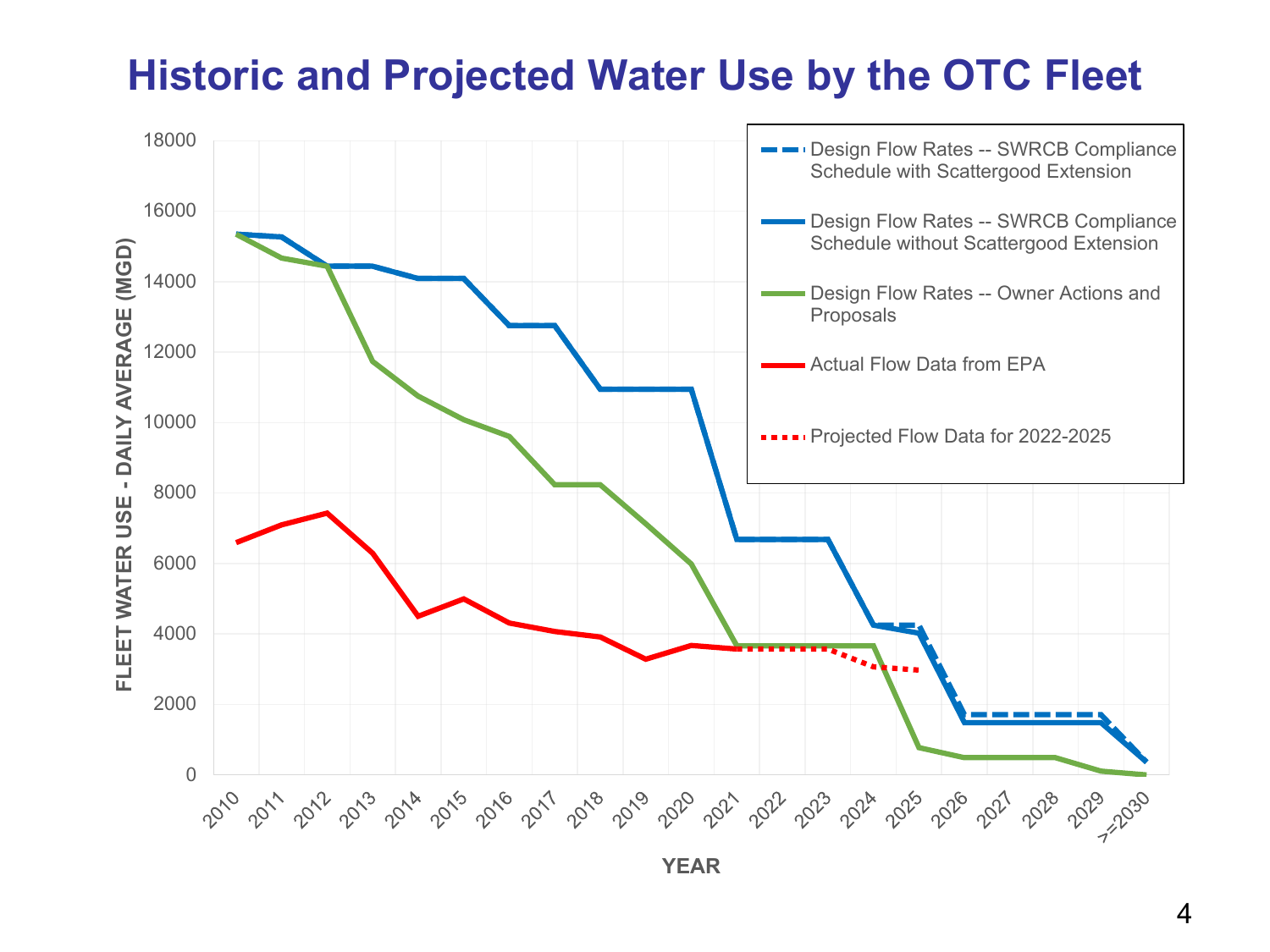### **Procurement Status**

- The Long Term Procurement Plan specifically designed to address local reliability needs is on-track, including the development of the Mesa Loop-In Project
- The California Public Utilities Commission authorized additional procurement to address system reliability needs and these procurement efforts are being closely monitored
- No need to extend OTC compliance dates due to current procurement status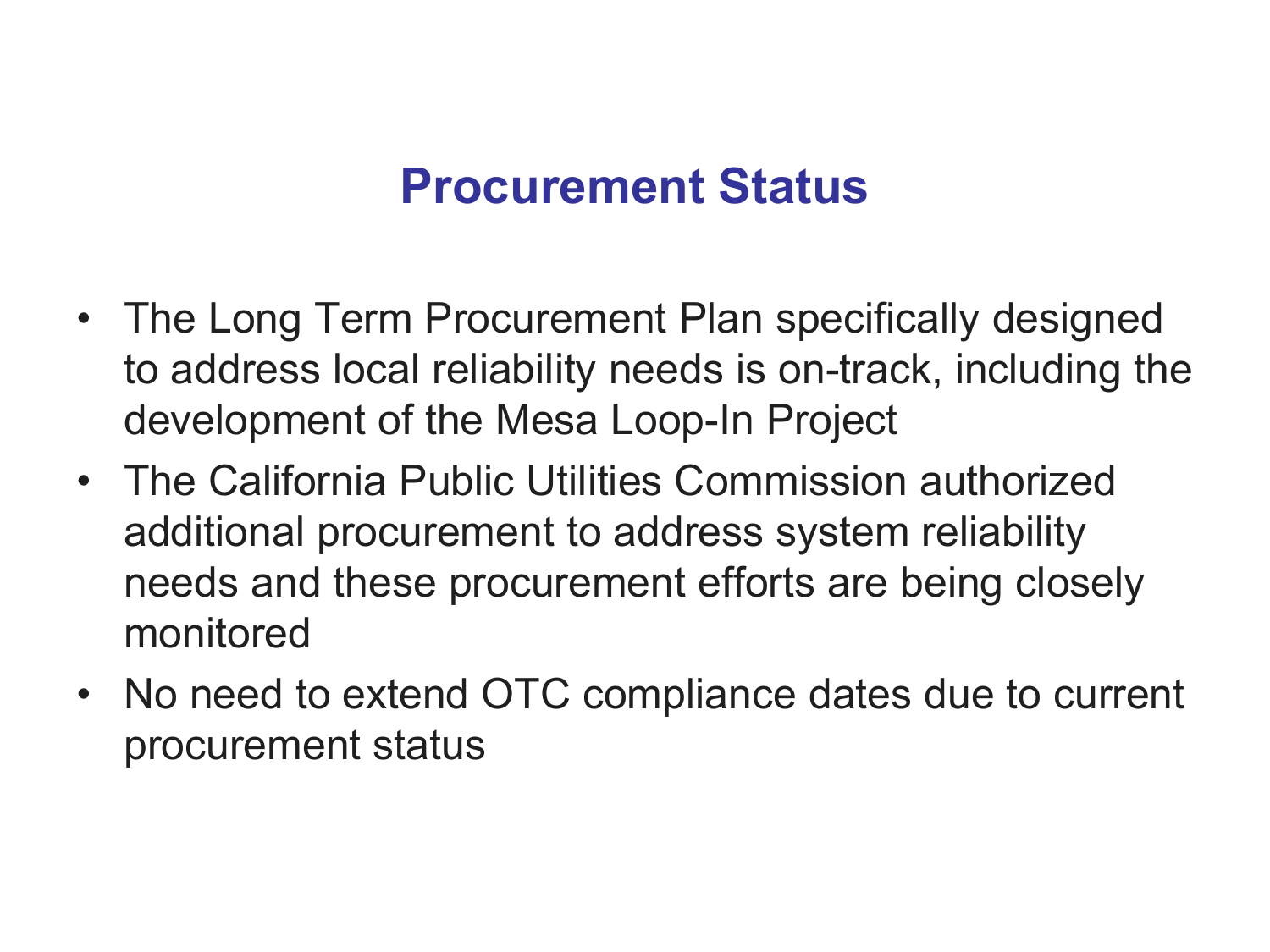## **LADWP's Compliance Date Extension Request**

- Request to extend the compliance date for Scattergood Generating Station:
	- For 5 years until December 31, 2029
	- To support local grid reliability while transitioning to 100% carbon free power generation
- Timeline:
	- December 14, 2021: LADWP Board of Commissioners approved the Local Capacity Technical Report
	- February 4, 2022: LADWP submitted its request to the State Water Board
	- SACCWIS may reconvene within the year to advise the State Water Board on the extension request